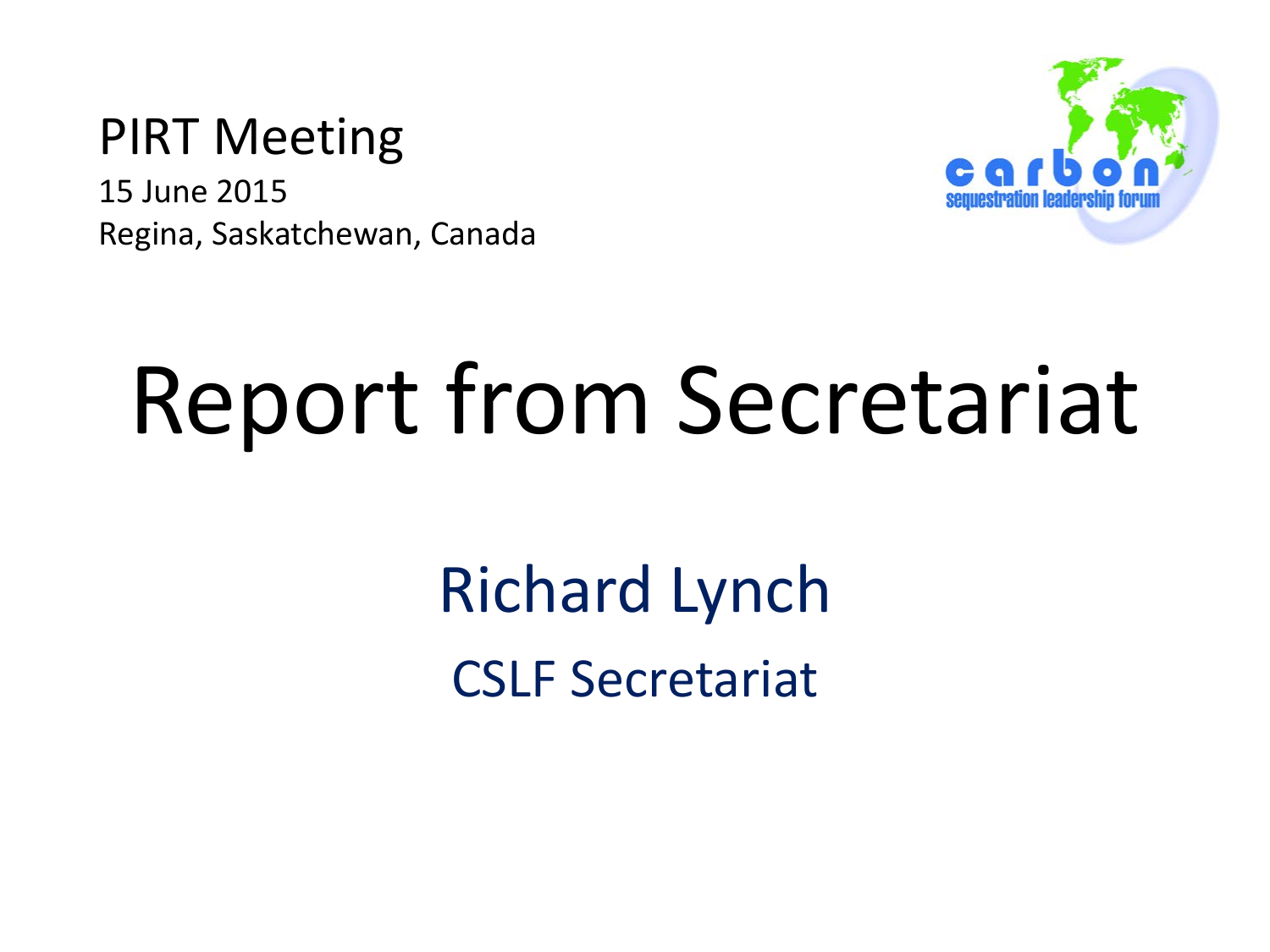

## CSLF Recognized Projects

- As of beginning of 2015: 43 recognized projects
	- 31 were active; 12 have been completed
	- Wide geographical distribution: projects are located on five different continents
	- <http://www.cslforum.org/projects/>
- Recent changes:  $CO<sub>2</sub>$  GeoNet and CCP3 projects are concluding. Status of Lacq Project is not known.
- This meeting: Jingbian CCS Project proposed for CSLF recognition.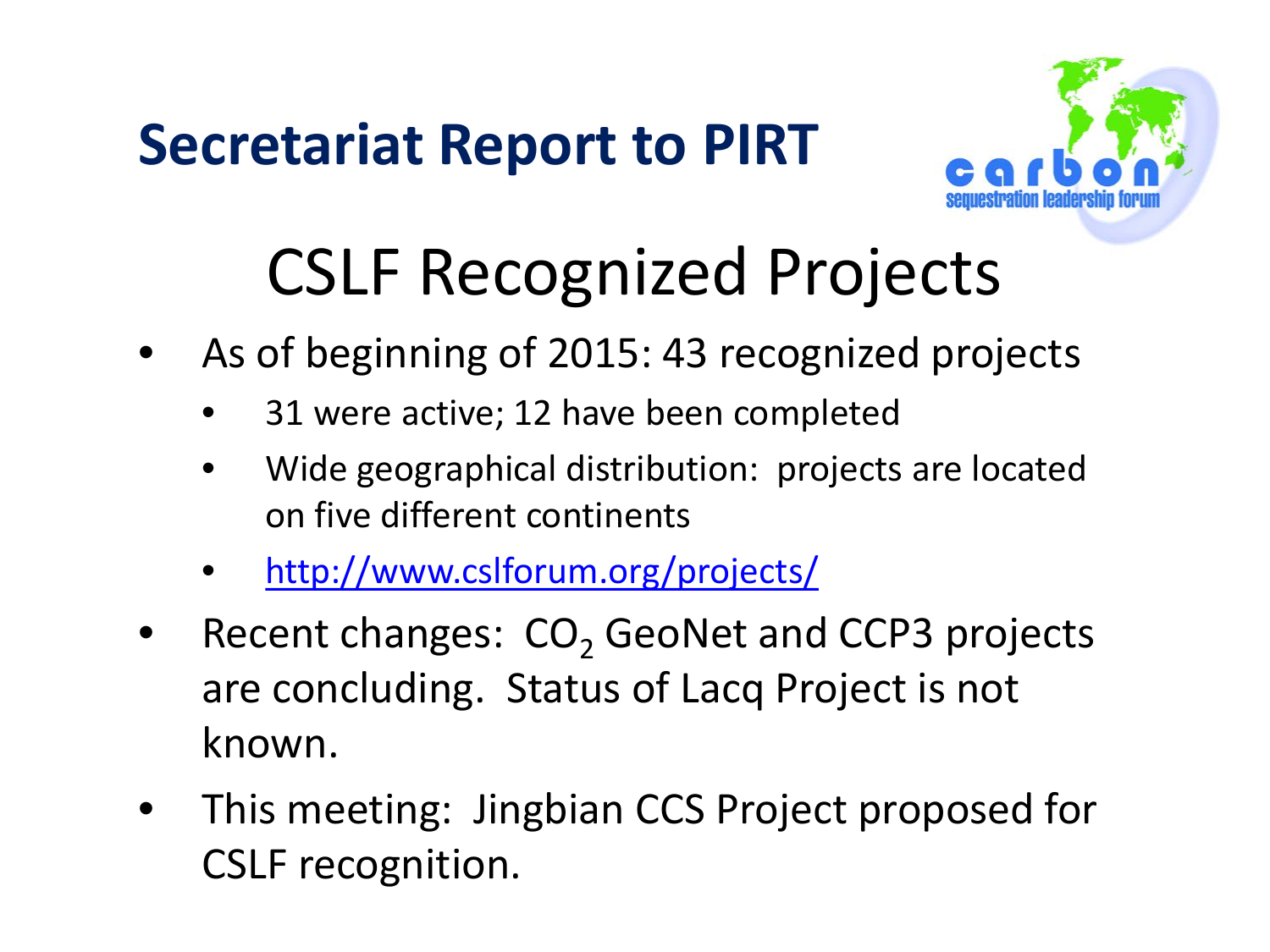

## Consensus from Warsaw Meeting

• The PIRT recommends approval by the Technical Group for The Norcem CO<sub>2</sub> Capture Project.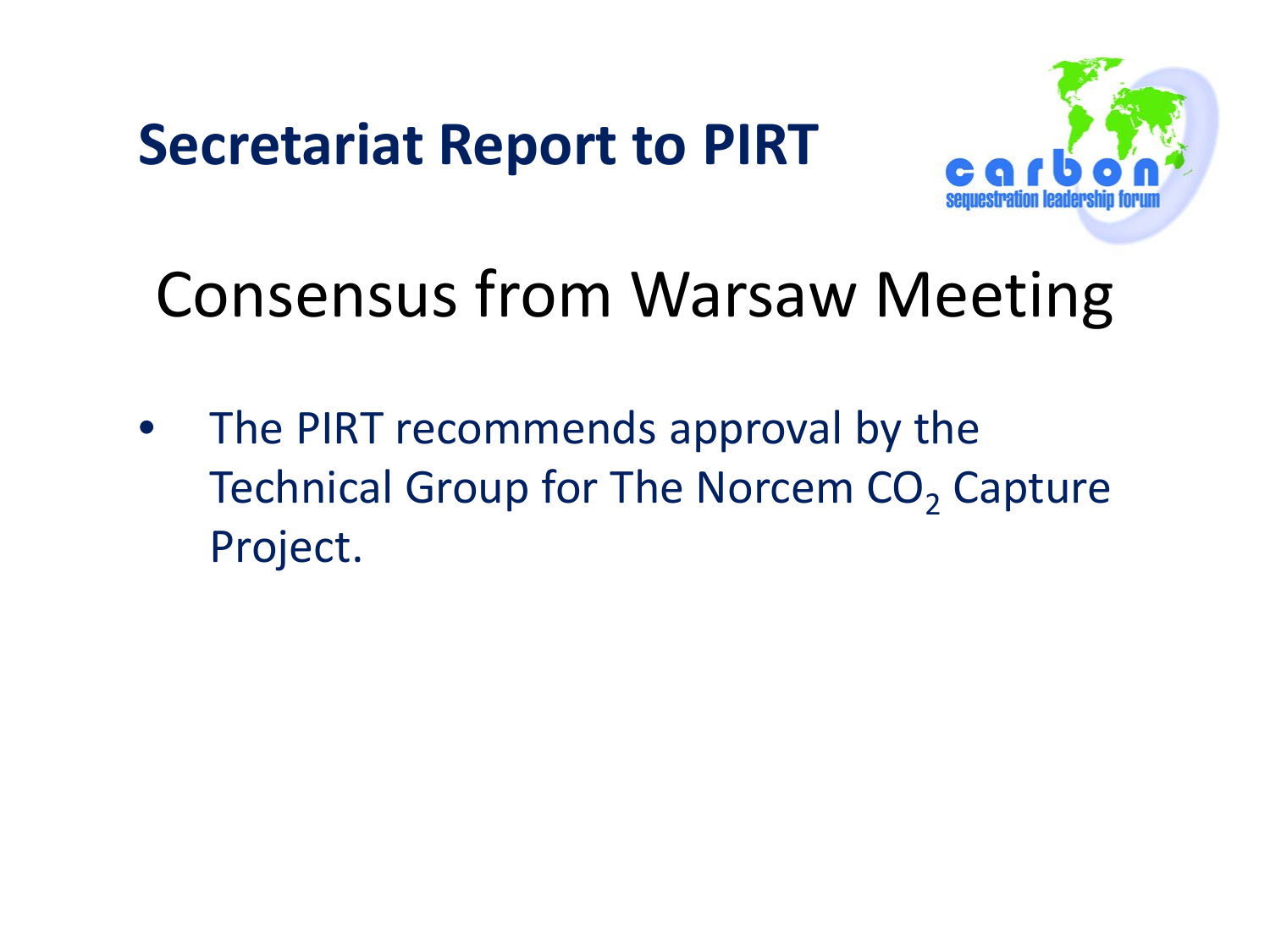

## Action Items from Warsaw Meeting

- **1. Secretariat**: Finalize Oct. 2014 PIRT Summary, incorporating two minor changes agreed to during the meeting. Status: **Completed**.
- **2. Secretariat**: Add a link from CSLF website to report from the "Best Practices and Standards for Geologic Monitoring and Storage of CO<sub>2</sub>" Task Force at the GCCSI's **decarboni.se** website. Status: **Completed**.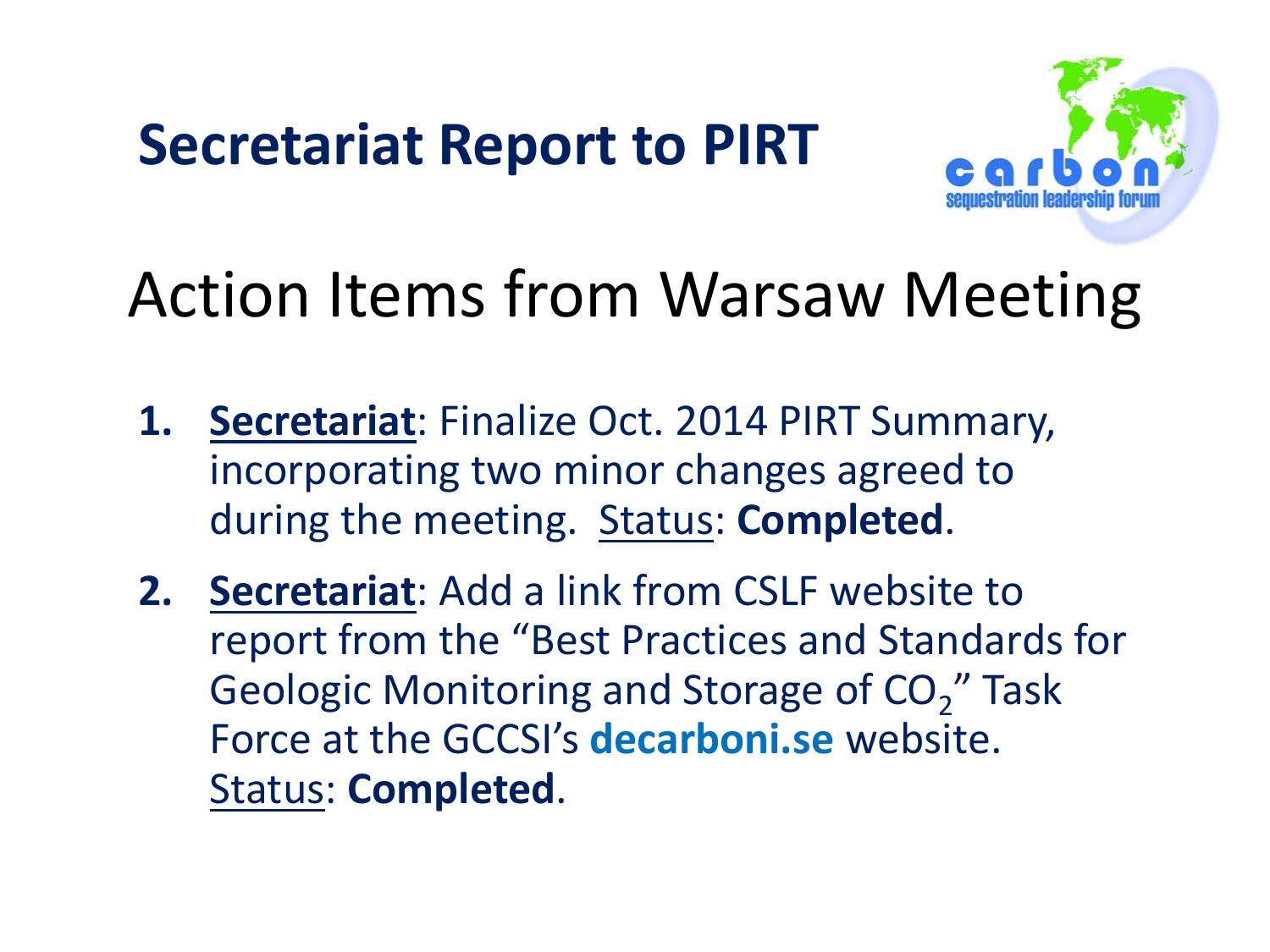

## Action Items from Warsaw Meeting

- **3. Secretariat**: Make adjustments to technology needs reporting template for obtaining input to CSLF Technology Roadmap (TRM) Interim Report. Status: **Completed**.
- **4. Secretariat and Technical Group**: Obtain information on technology needs (in 10 different areas) for use in drafting TRM Interim Report. Status: **Completed**.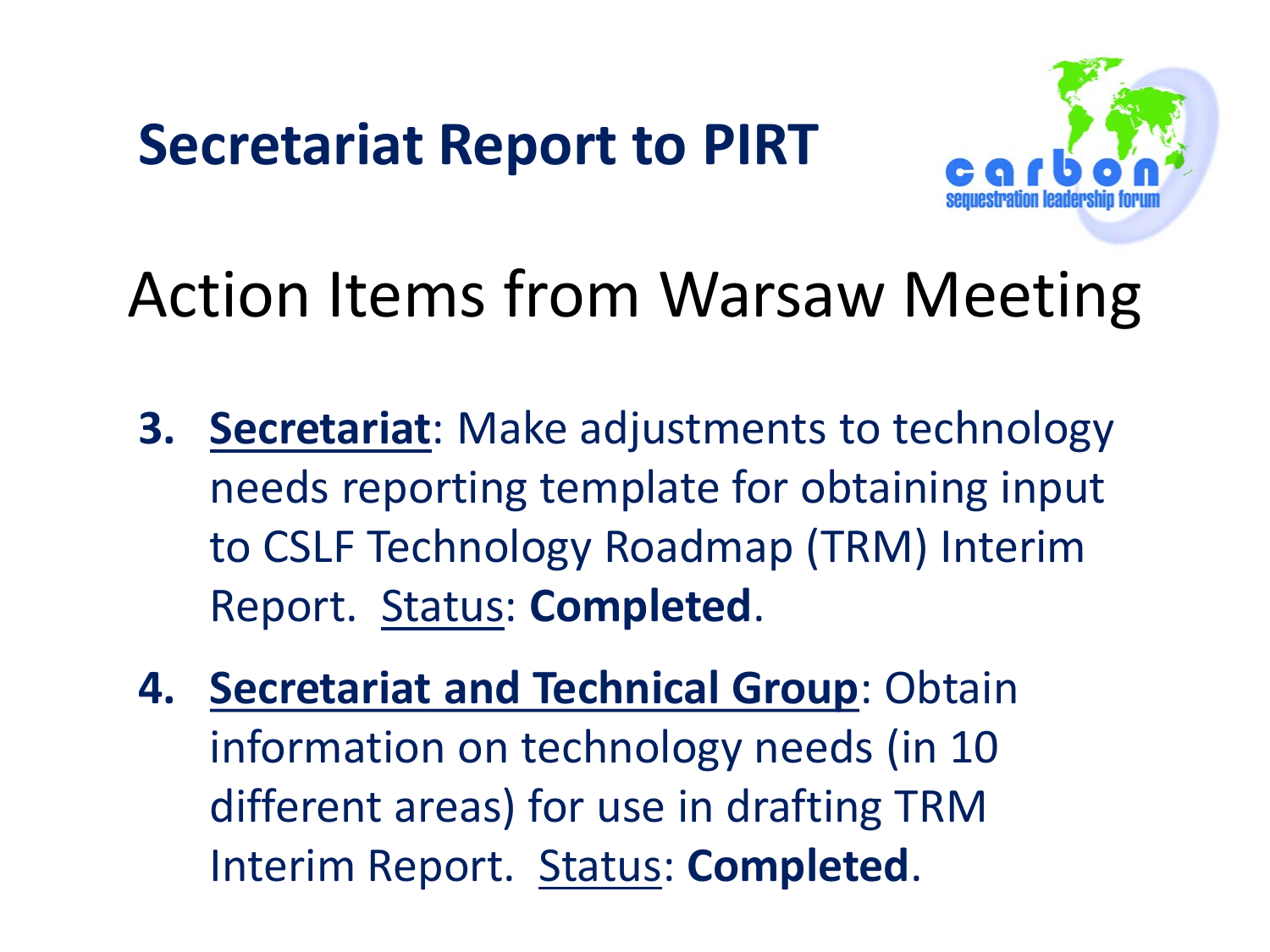

## Action Items from Warsaw Meeting

**5. PIRT Active Members**: Draft the ten "information needs" sections of the TRM Interim Report. Status: **Completed**.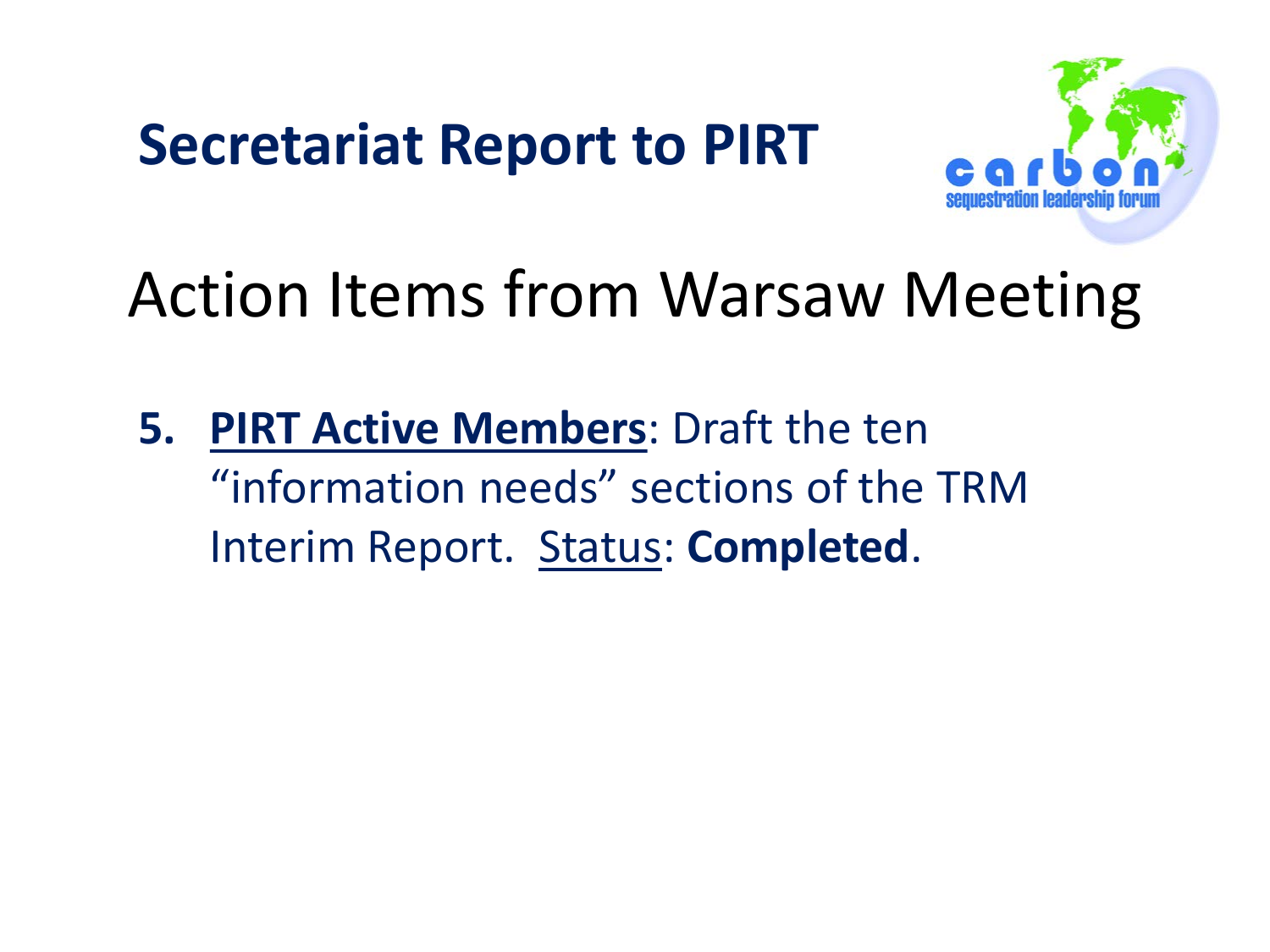

## TRM Interim Report

- 2013 CSLF Technology Roadmap (TRM) was launched at 5<sup>th</sup> CSLF Ministerial Meeting in November 2013.
- An objective of 2013 TRM was to answer three key questions:
	- What is the current status of CCS technology and deployment, particularly in CSLF member countries?
	- Where should CCS be by 2020 and beyond?
	- What is needed to get from Point A to Point B, while also addressing the different circumstances of developed and developing countries?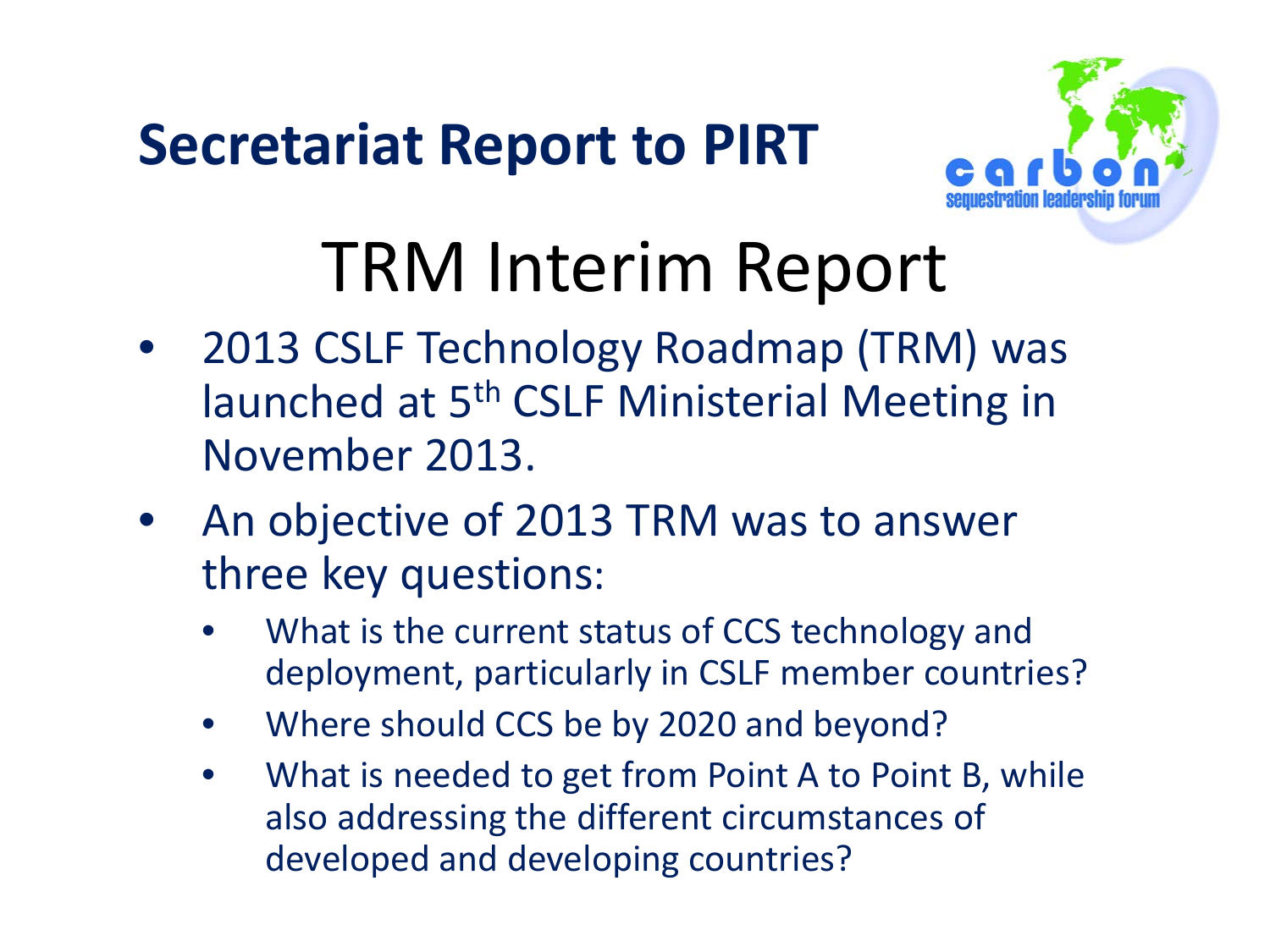

## TRM Interim Report

#### **10 Technology Needs Areas identified in TRM**:

- a)  $CO<sub>2</sub>$  capture in power generation
- b)  $CO<sub>2</sub>$  capture in the industrial sector
- c)  $CO<sub>2</sub>$  transport
- d) Large-scale  $CO<sub>2</sub>$  storage
- e) Monitoring stored  $CO<sub>2</sub>$
- f) Mitigation / remediation procedures
- g) Understanding storage reservoirs
- h) Infrastructure and the integrated CCS chain (capture to storage)
- i)  $CO<sub>2</sub>$  utilization, non-EOR
- j)  $CO<sub>2</sub>$  utilization, EOR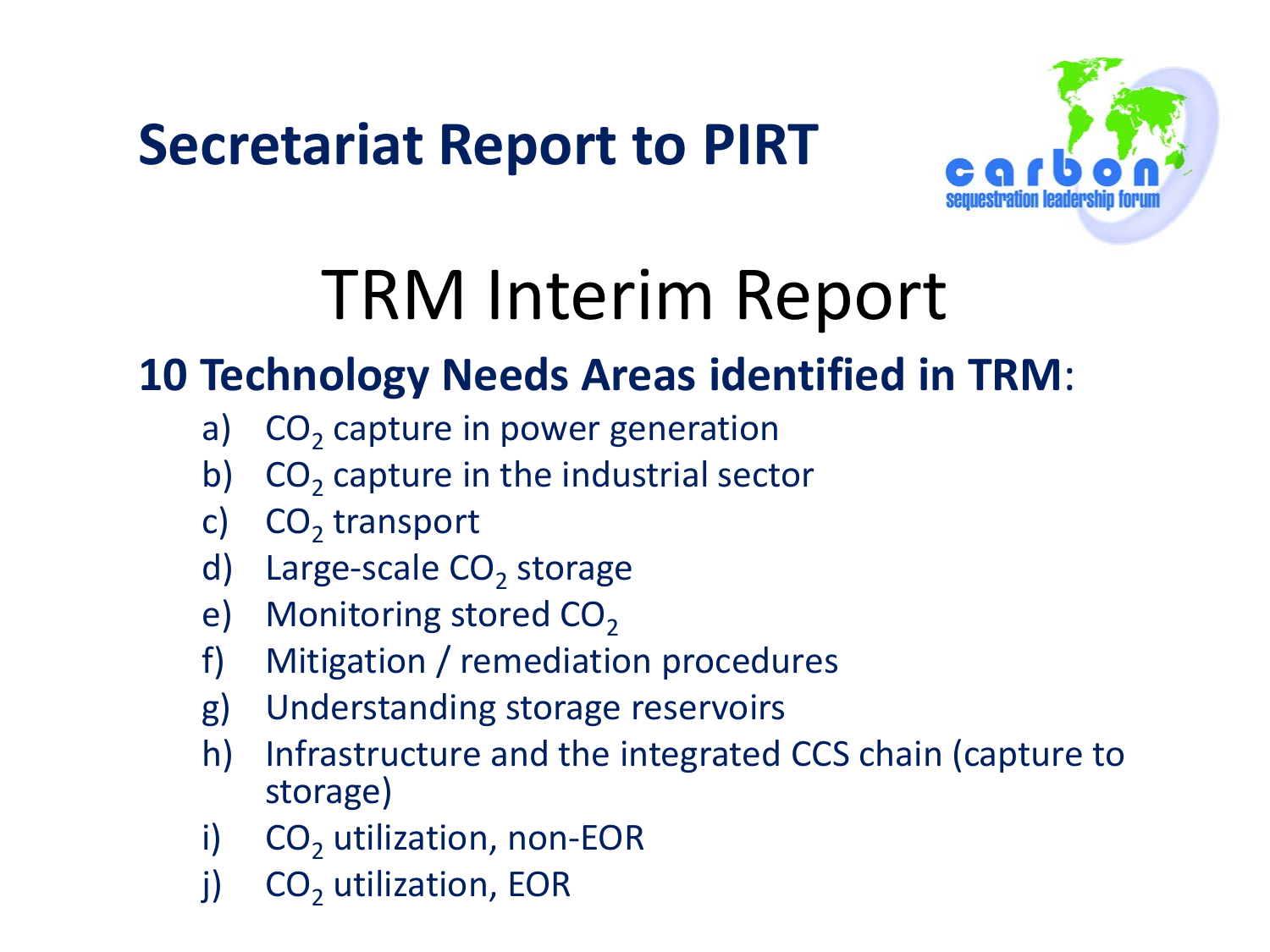

## TRM Interim Report

- Template was developed by Secretariat (and approved by PIRT Chair) for gathering information about ten technology needs areas identified in 2013 TRM.
- Template was sent to representatives of many different research organizations working on various aspects of CCS.
- Only 12 responses received in time for CSLF meeting at Warsaw in Oct. 2014. Secretariat wrote short Progress Report for that meeting.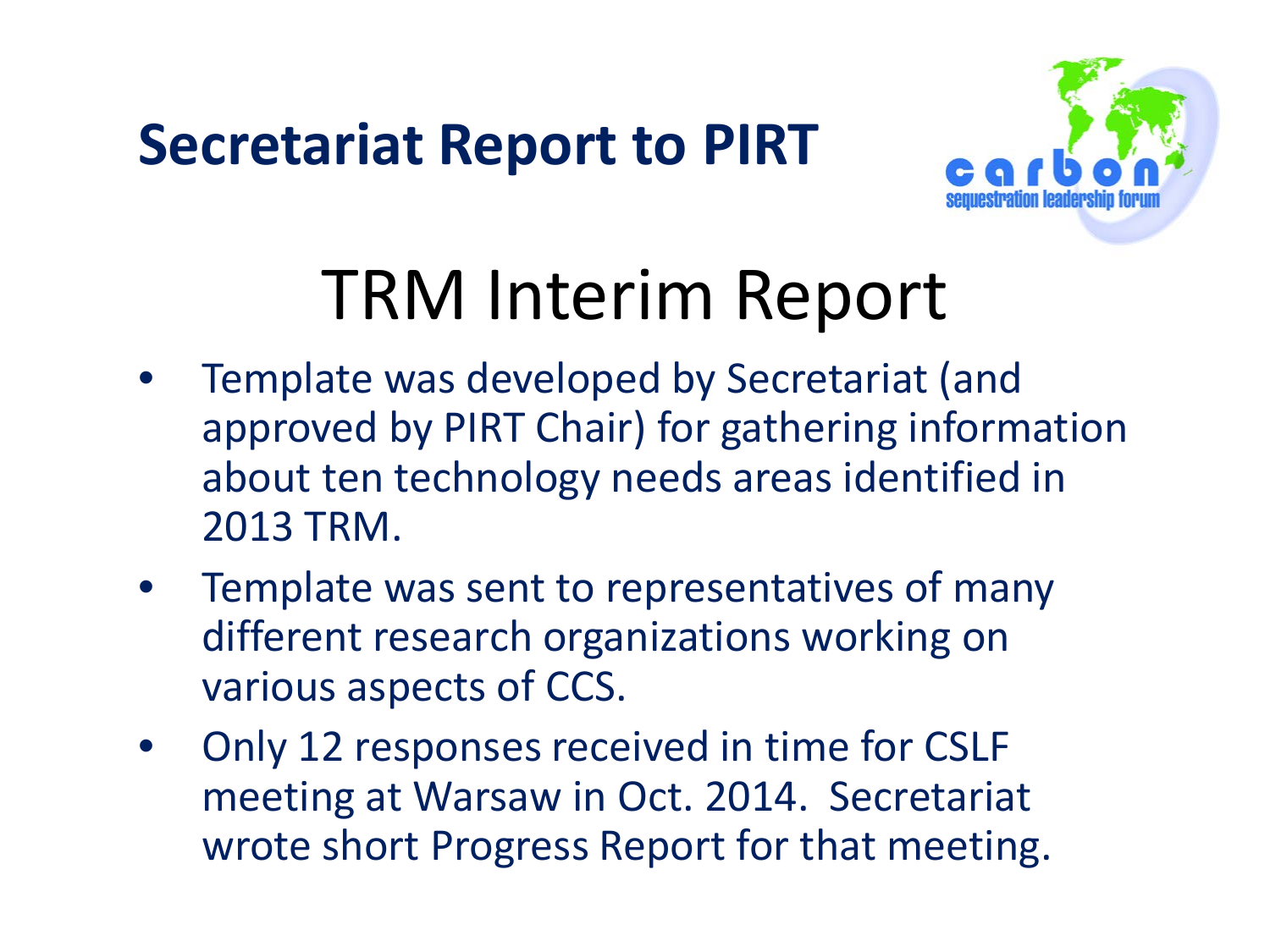

## TRM Interim Report

- Additional 12 responses were received during 1Q15. Total return on Survey now represents viewpoints from 12 countries, 4 continents.
- Survey information fed into the draft TRM Interim Report prepared in time for this meeting.
- Technology sections written by PIRT members.
- Final version of this report will be deliverable at 6th CSLF Ministerial in November.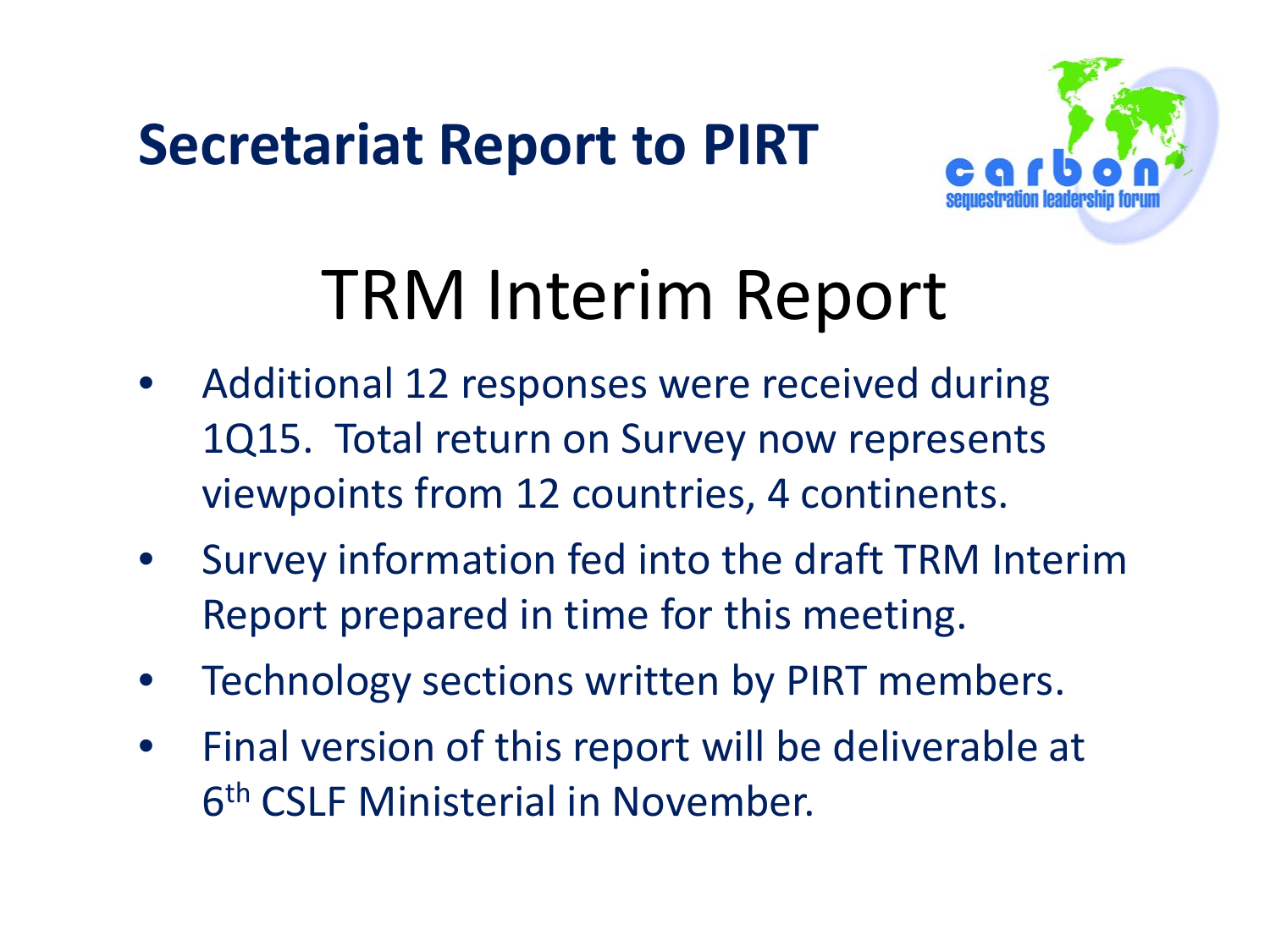

## TRM Interim Report

#### A) CO<sub>2</sub> Capture Technology from Power Industry

- First generation capture implementation is showing moderate progress.
- Emerging ( $2^{nd}$  and  $3^{rd}$  generation) capture implementation is showing moderate to slow progress.
- Most commonly cited barriers are economics and policy. High cost, moderate public funding and limited regulations and incentives were cited.

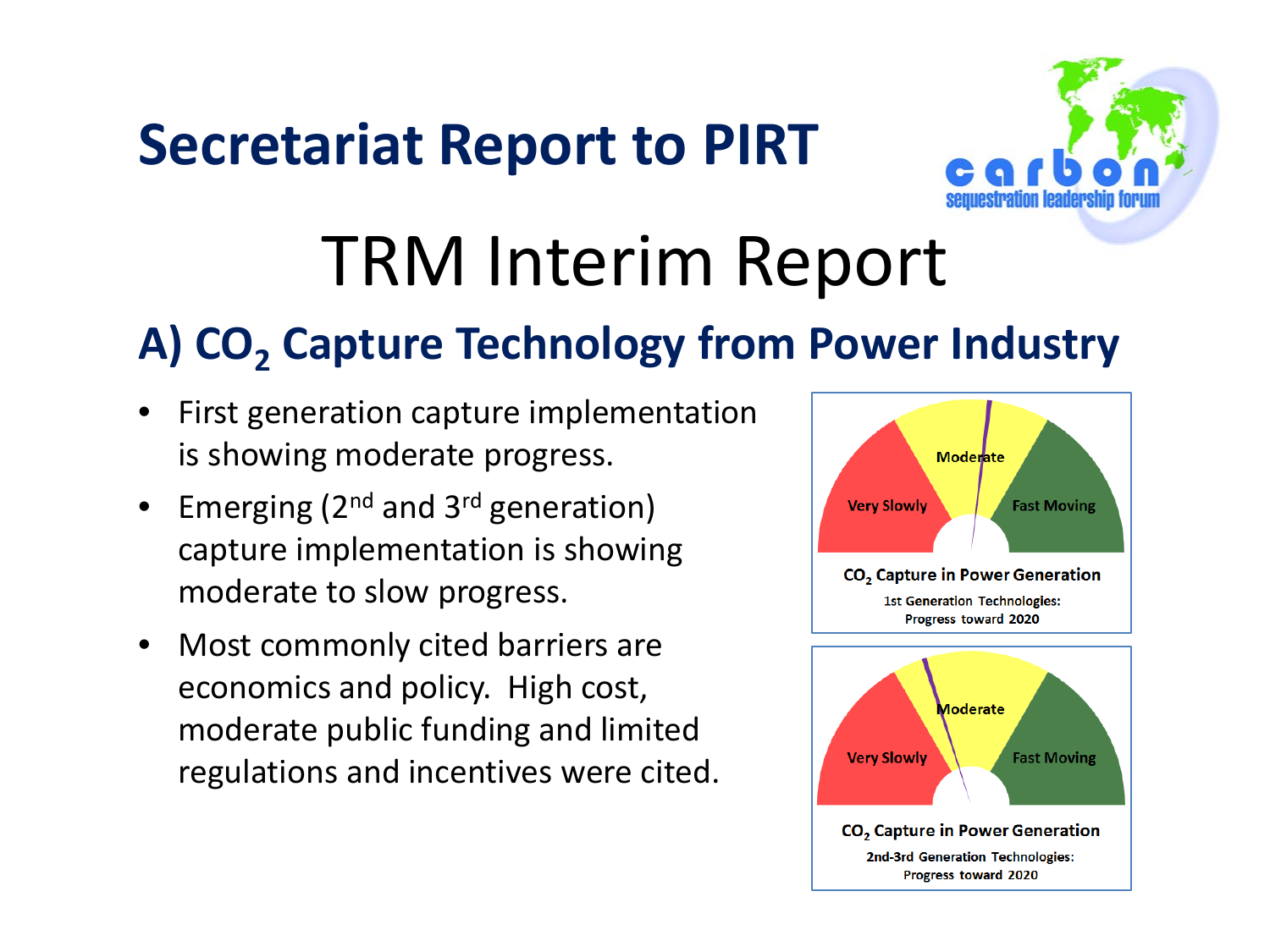

## TRM Interim Report

#### **B) CO<sub>2</sub> Capture Technology from Industrial Sector**

- First generation capture implementation is showing slow to moderate progress.
- Emerging ( $2^{nd}$  and  $3^{rd}$  generation) capture implementation is showing very slow progress.
- Most commonly cited barriers are cost of the technology and the lack of policy in most countries for directing companies to pursue large-scale implementation of CCS.

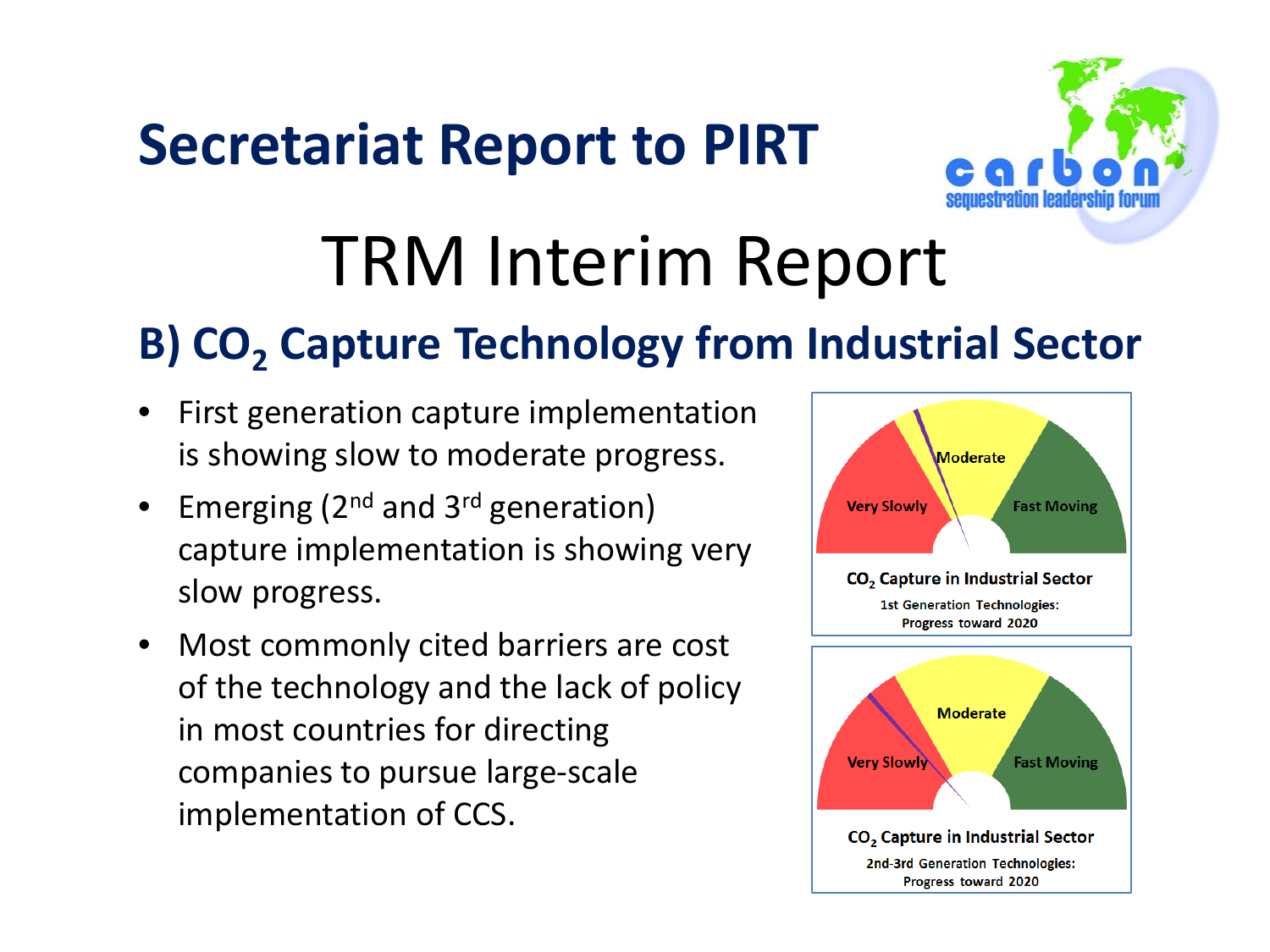

## TRM Interim Report

#### **C) CO<sub>2</sub> Transport**

- First generation  $CO<sub>2</sub>$  transport is showing only moderate progress.
- Emerging ( $2^{nd}$  and  $3^{rd}$  generation) technology for  $CO<sub>2</sub>$  transport is showing slow progress.
- Most commonly cited barriers are economics and policy. With the exception of current EOR operations, societal approval and completing land access requirements for onshore  $CO<sub>2</sub>$ pipelines is challenging.

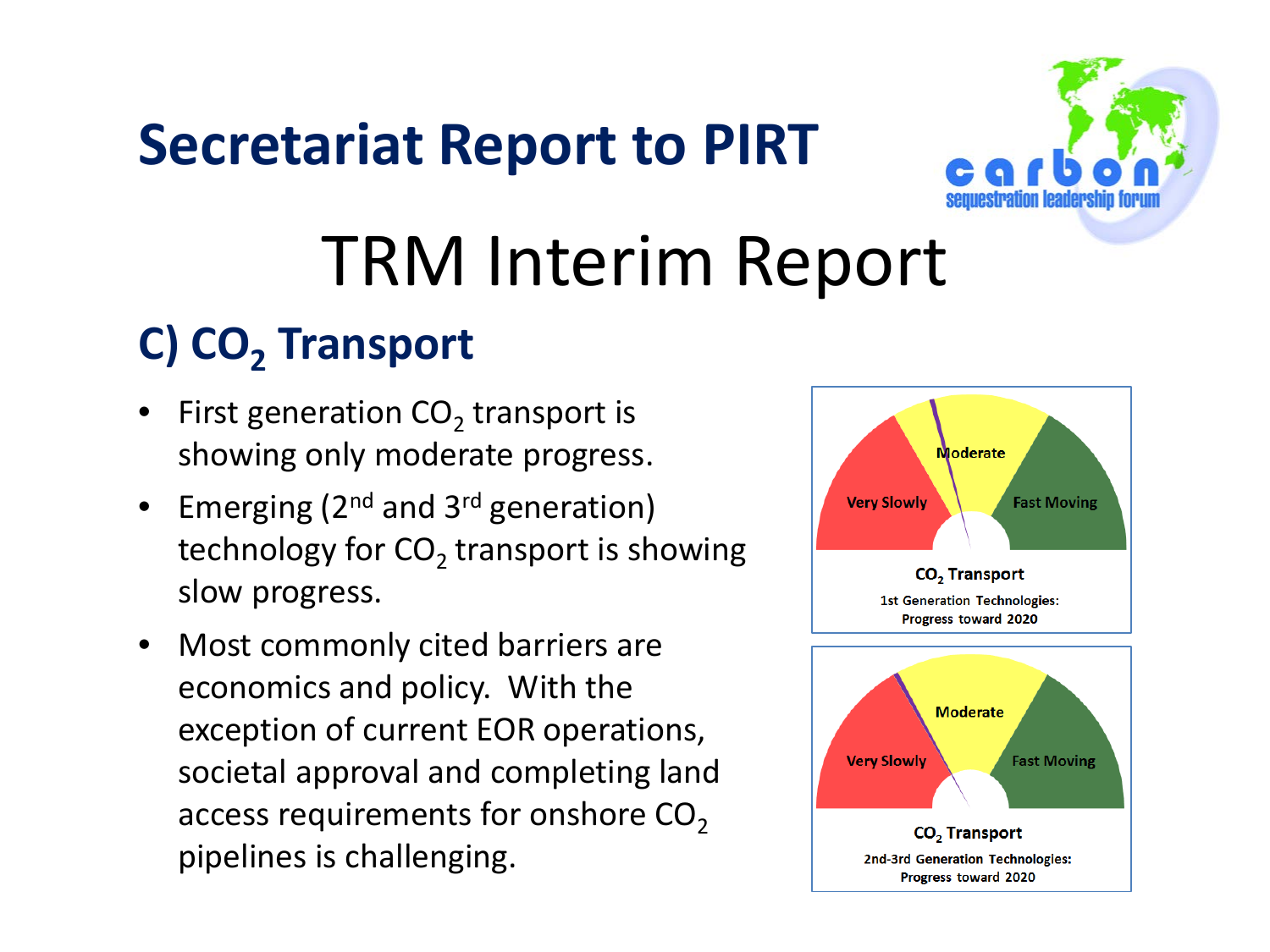

## TRM Interim Report

#### **D) Large-Scale CO<sub>2</sub> Storage**

- First generation large-scale  $CO<sub>2</sub>$  storage implementation is showing very slow to moderate progress.
- Emerging ( $2^{nd}$  and  $3^{rd}$  generation) largescale  $CO<sub>2</sub>$  storage implementation is showing very slow progress.
- Most commonly cited barriers are policy (e.g., uncertainty in long-term liability) and economics (overall cost of a project rather than the cost of storage).

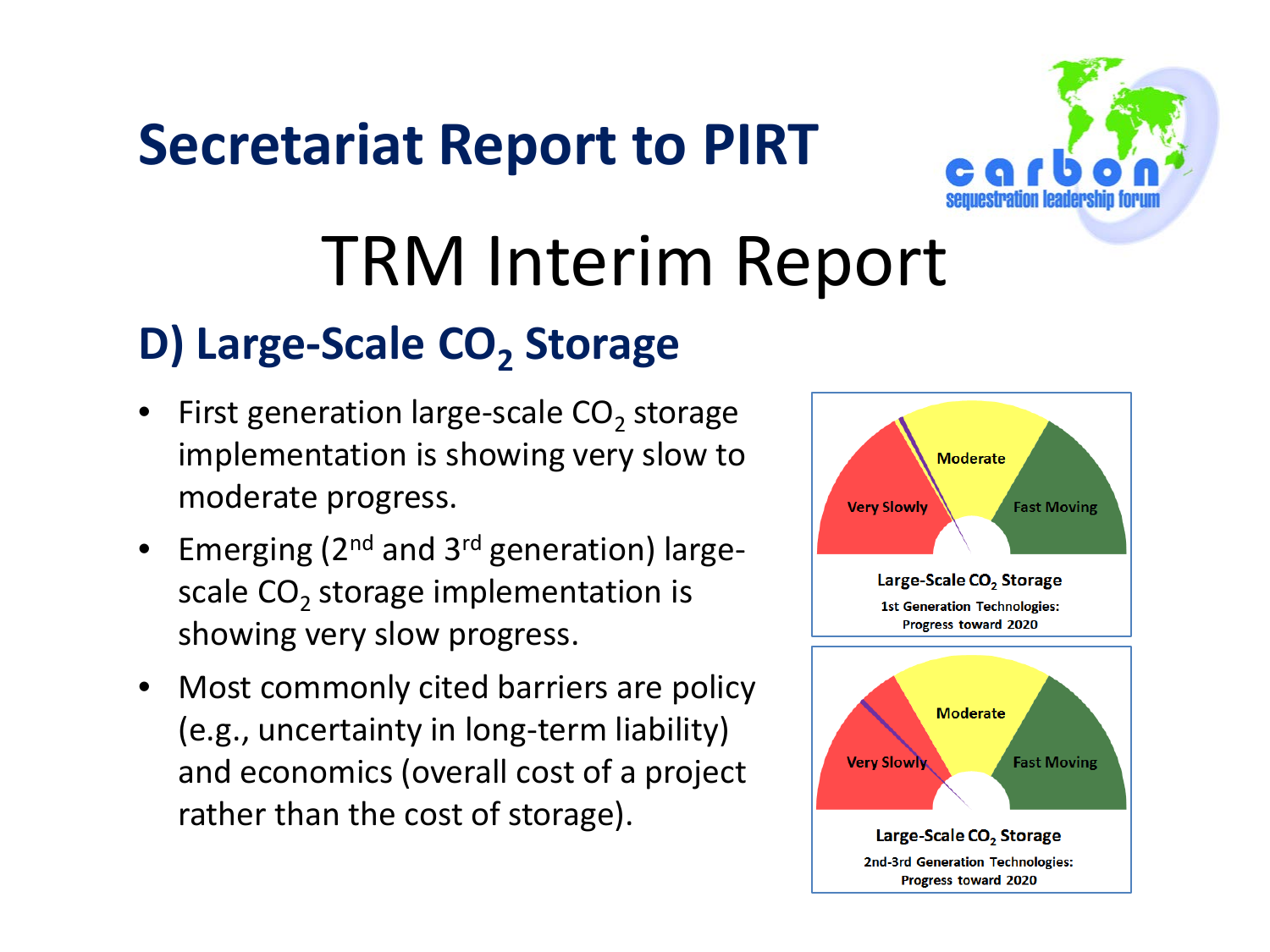

## TRM Interim Report

#### **E) Monitoring Technologies for CO<sub>2</sub> Storage**

- First generation monitoring technologies for  $CO<sub>2</sub>$  storage are showing moderate progress.
- Emerging ( $2^{nd}$  and  $3^{rd}$  generation) monitoring technologies for  $CO<sub>2</sub>$  storage are showing moderate progress.
- Most commonly cited barriers are economics and policy. Lack of largescale test sites and the fact that most technology development and field tests are government-funded were commonly cited issues.

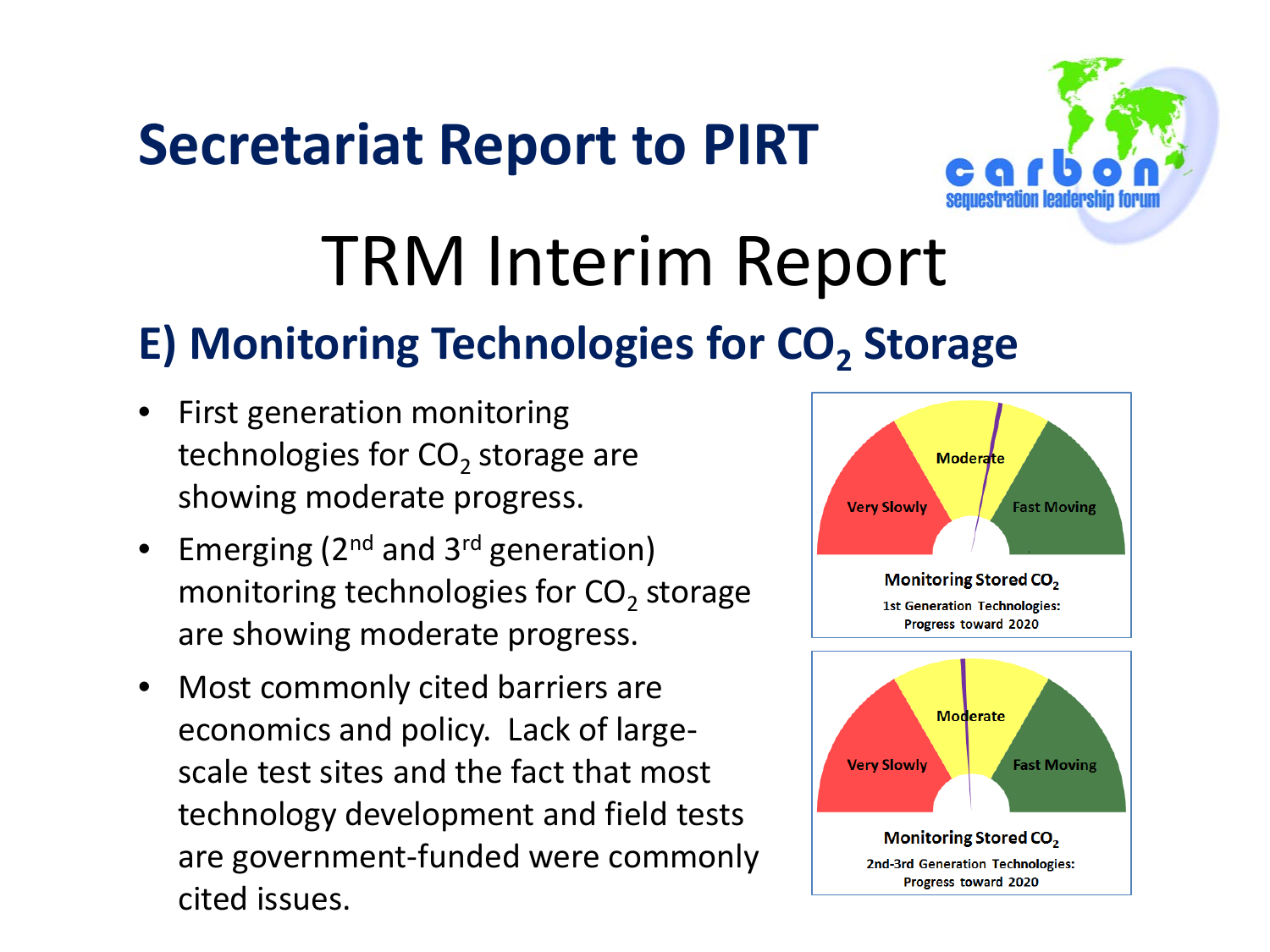

## TRM Interim Report

#### **F) Mitigation and Remediation Procedures**

- Mitigation and remediation procedures are showing slow to moderate progress.
- Research and demonstration are needed to bring this technology to fruition.
- Most commonly cited barriers are economics and policy. For example, there is no obvious consensus as to what constitutes a leakage and hence when a regulator might require remediation.

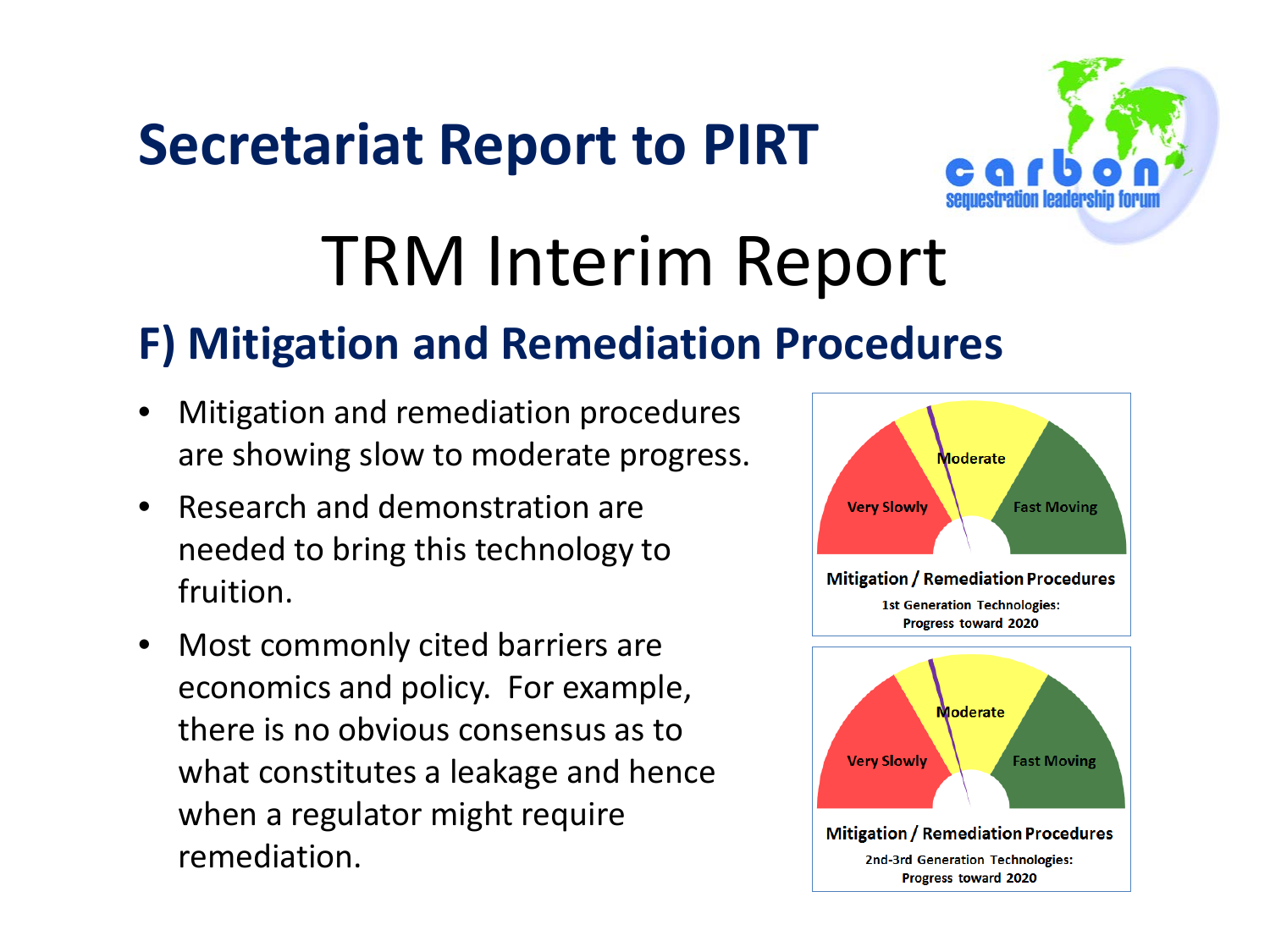

## TRM Interim Report

#### **G) Understanding Storage Reservoirs**

- Reservoir understanding in early projects is progressing at a moderate rate.
- Progress of emerging (2nd/3rd generation) understanding moderate to slow.
- Most commonly cited barriers are economics and technology. Technology deployment is expensive, and predicting  $CO<sub>2</sub>$  plume behaviour using modelling techniques can be far from straightforward.

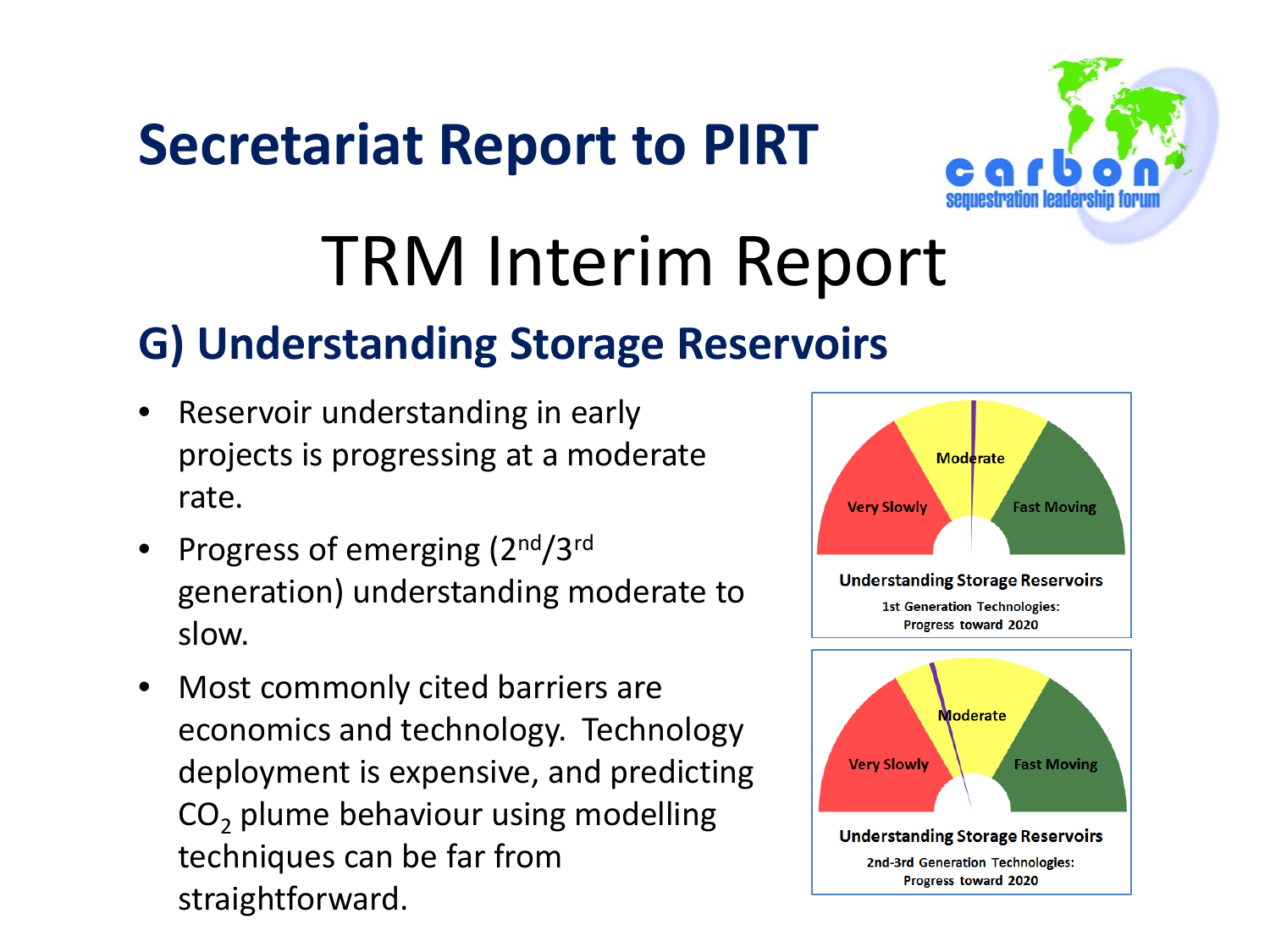

## TRM Interim Report

#### **H) Infrastructure and the Integrated CCS Chain**

- First generation infrastructure and integration implementation is showing moderate to slow progress.
- Progress with emerging  $(2^{nd}$  and 3<sup>rd</sup> generation) infrastructure and integration implementation is very slow.
- The most commonly cited barriers are lack of policy and economics, including finance, ownership, business cases, risk allocation, etc. No major technical barriers, but  $CO<sub>2</sub>$  purity could be an issue.

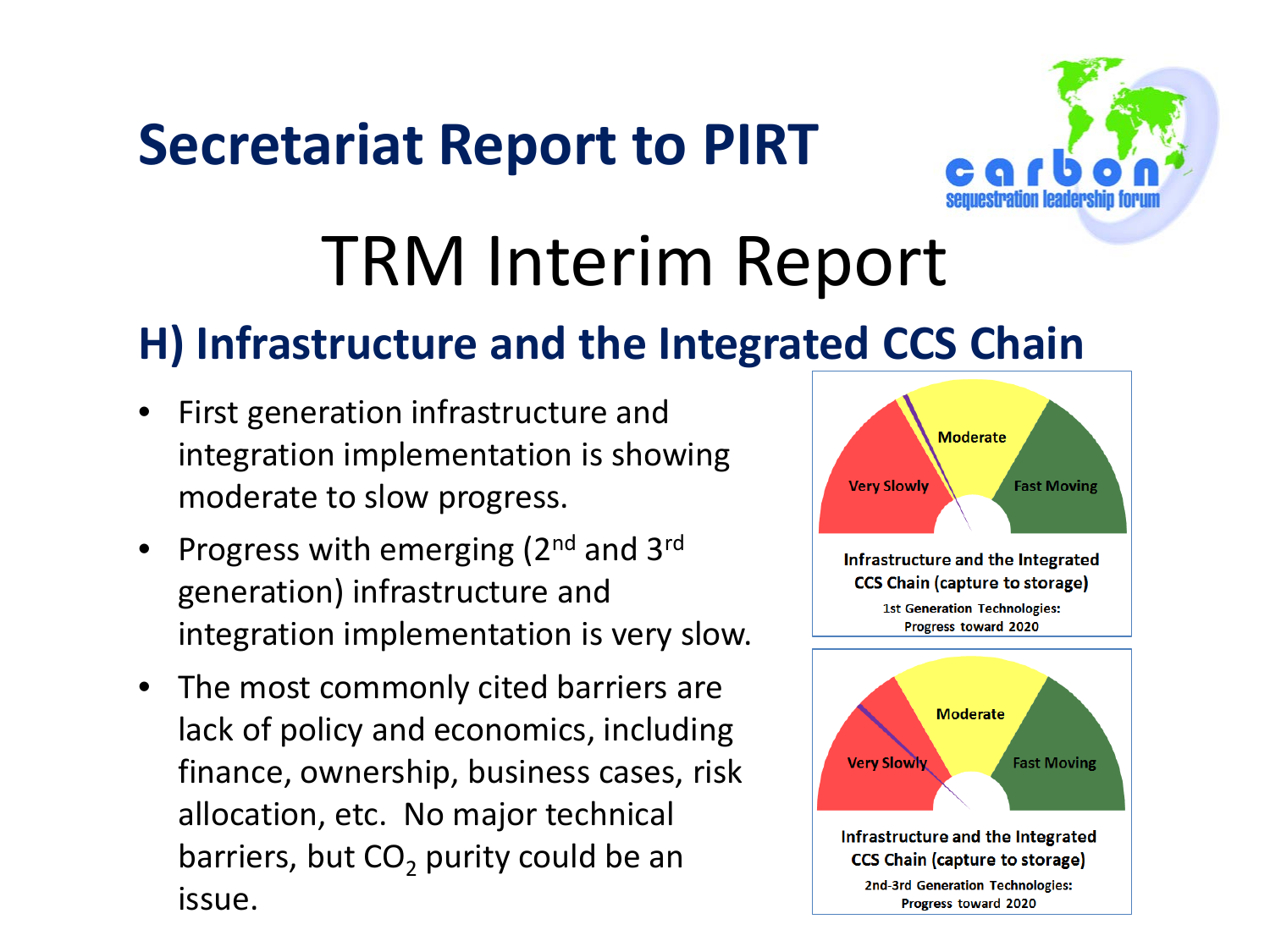

## TRM Interim Report

#### **I) CO<sub>2</sub> Utilization, non-EOR**

- First generation technology for non-EOR  $CO<sub>2</sub>$  utilization is moving very slowly.
- Second generation technology for non-EOR  $CO<sub>2</sub>$  utilization is moving very slowly.
- Most commonly cited barriers are economics and technology. Improvement of technology, small volume of used  $CO<sub>2</sub>$ , and the necessity for commercial demonstration of 1st generation technology for non-EOR  $CO<sub>2</sub>$ utilization.

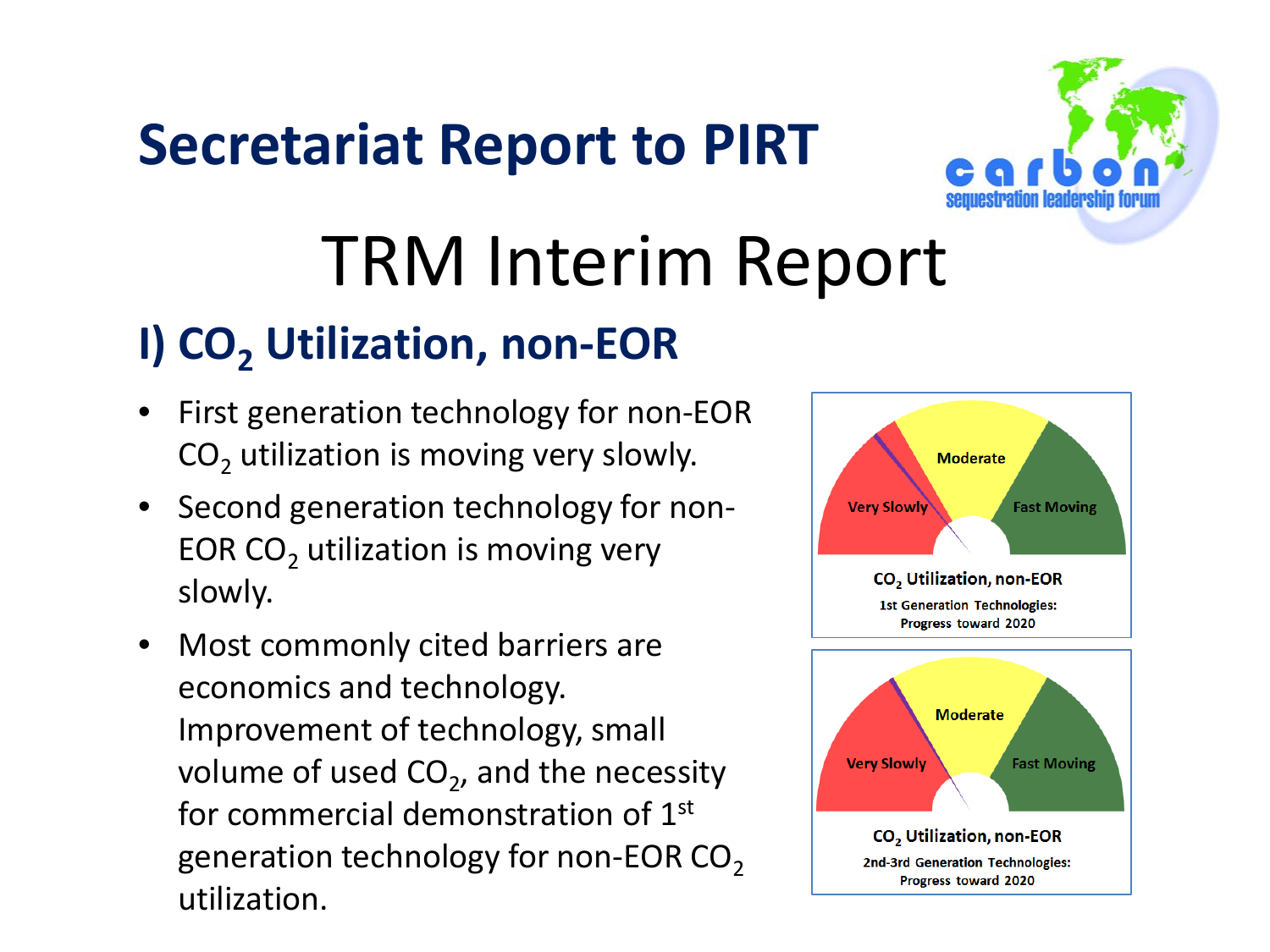

## TRM Interim Report

#### **J) CO<sub>2</sub>** Utilization, EOR

- First generation  $CO<sub>2</sub>$ -EOR implementation is showing moderate to fast moving progress.
- Emerging (2<sup>nd</sup> and 3<sup>rd</sup> generation)  $CO_{2}$ -EOR implementation is showing moderate to slow progress.
- Most commonly cited barrier is economics (EOR will significantly increase the cost of extracting oil compared to waterflooding or tertiary recovery using natural gas and solvents).

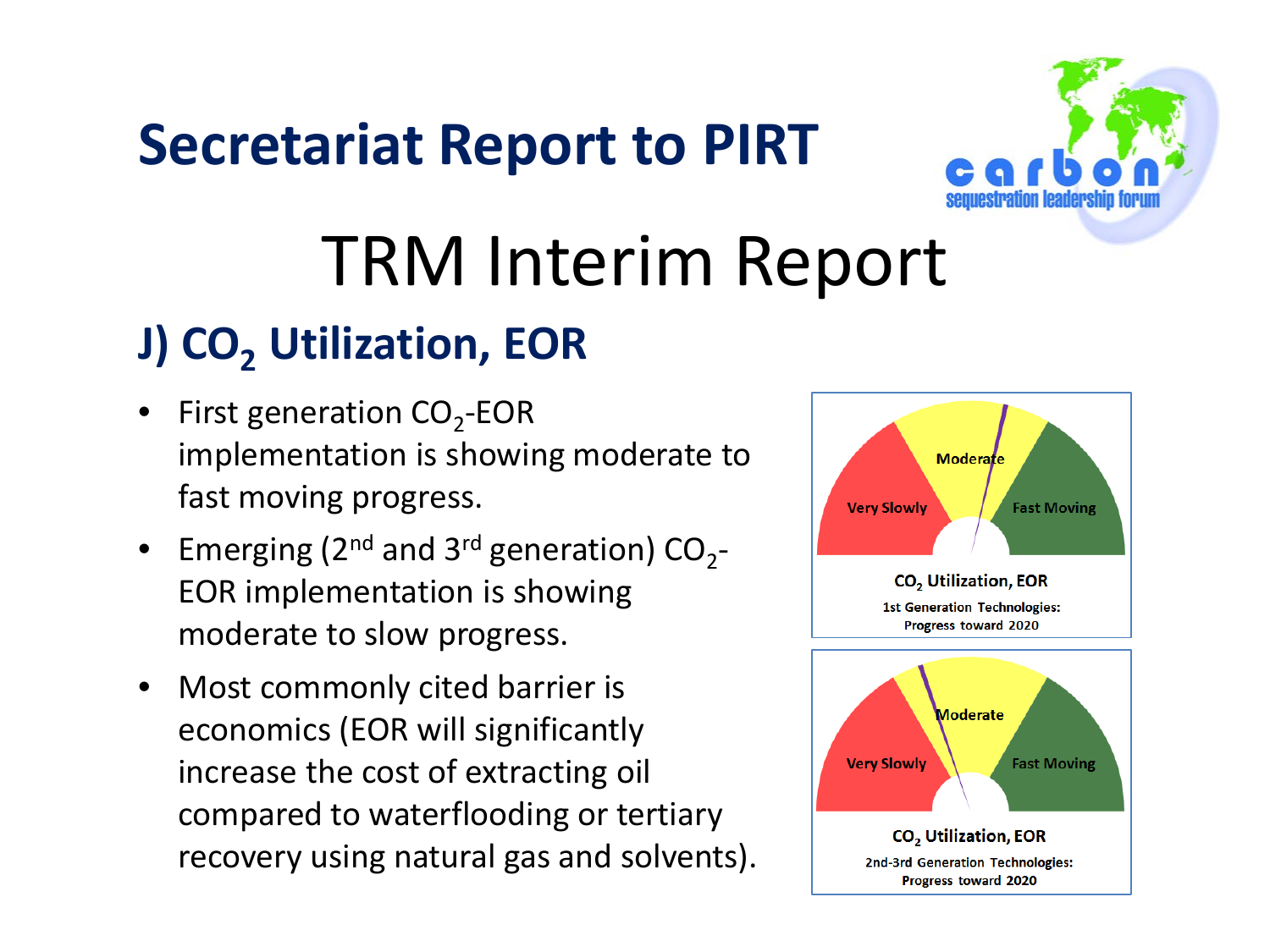

## TRM Interim Report

#### **Conclusions**:

- Except for a very few niche industrial sector applications, for  $1<sup>st</sup>$  generation technologies, none of the ten technology needs areas perceived as progress being 'fast moving'.
- Progress for  $2^{nd}$  and  $3^{rd}$  generation technologies perceived as proceeding at an even slower rate.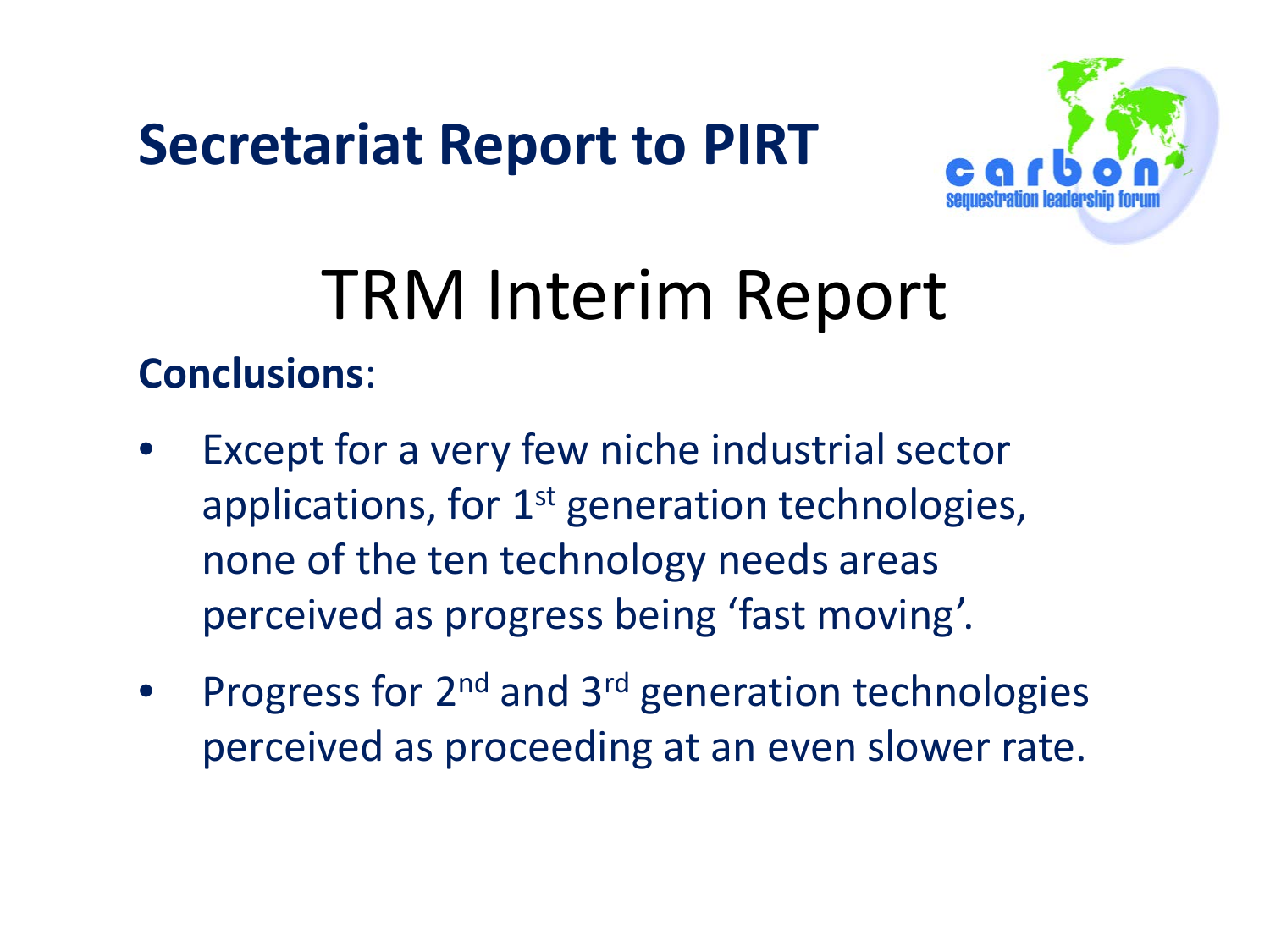

## TRM Interim Report

#### **Conclusions**:

- The 2013 TRM established the year 2020 as an achievable timeframe for demonstration of the 1<sup>st</sup> generation of CCS technologies and 2030 for demonstration of 2<sup>nd</sup> generation technologies.
- Two years later, barriers are still in place that inhibit the accomplishment of these goals.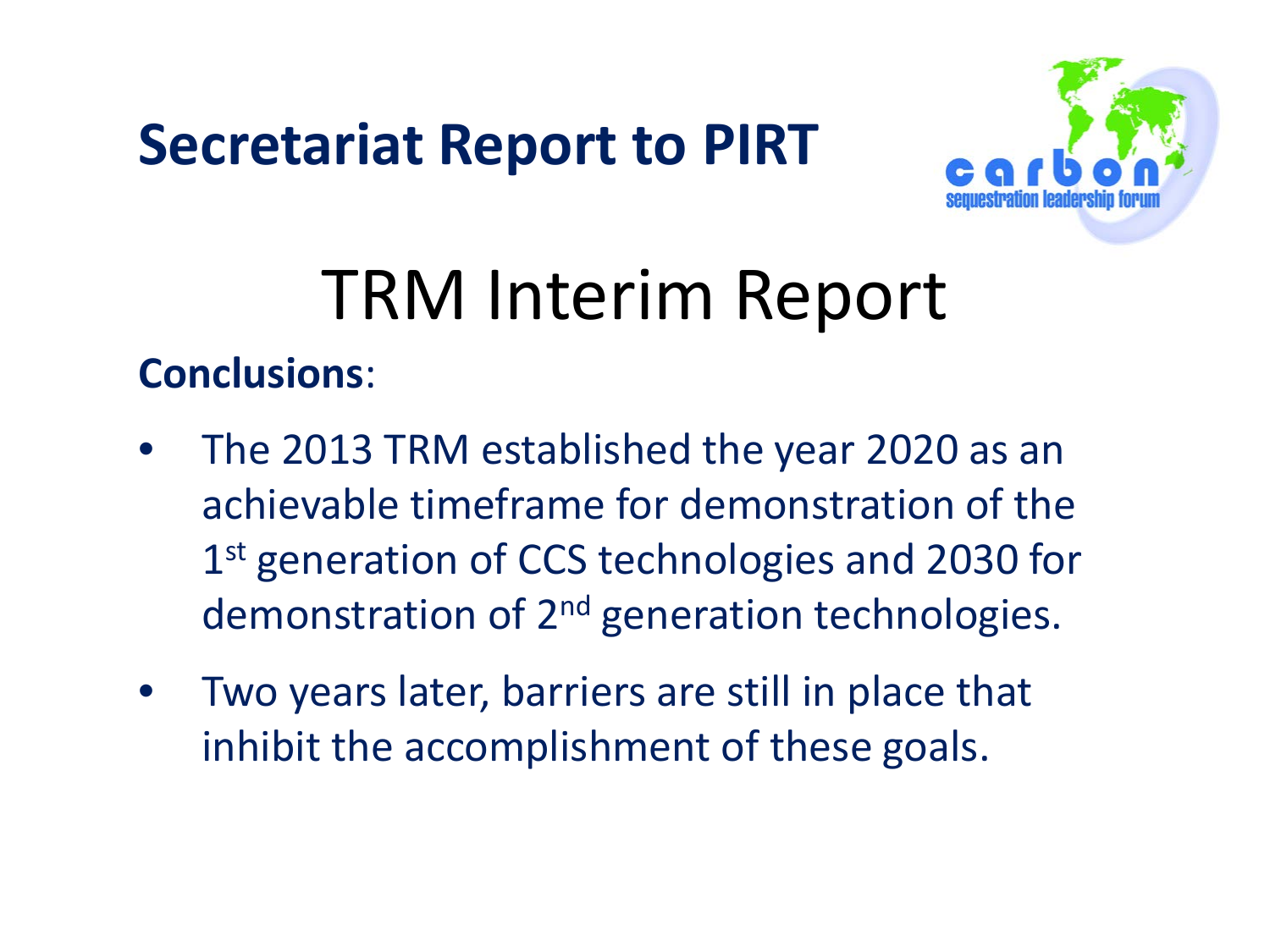

## TRM Interim Report

**Recommendation #1**:

**Concerning economic barriers**, governments should urgently consider methods to assist stakeholders to significantly drive down the cost of CCS deployment, since it is the stakeholders who will be making the majority of the financial investments.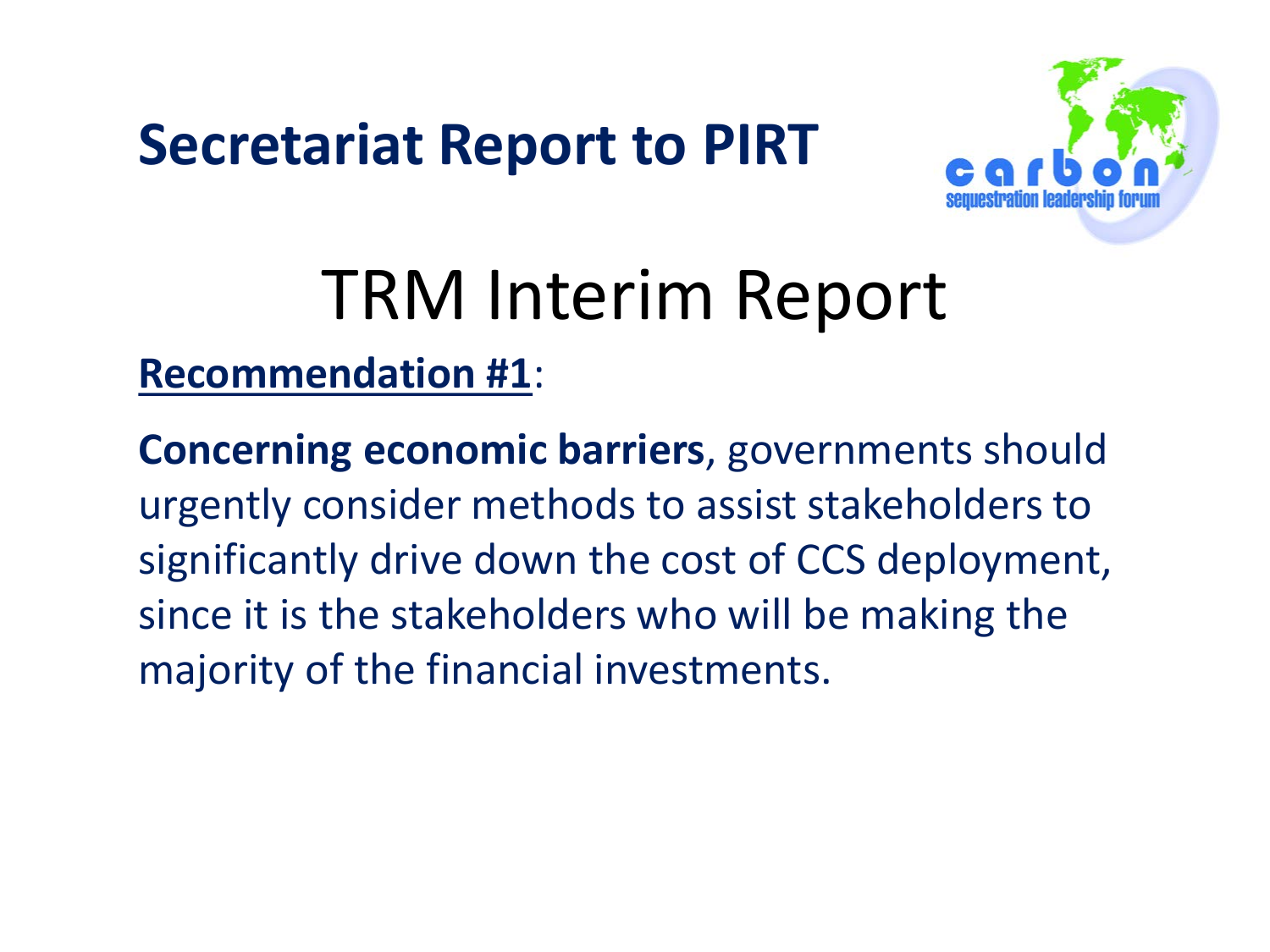

## TRM Interim Report

**Recommendation #2**:

**Concerning policy barriers**, governments should review institutional regulatory policies to identify how these barriers to CCS deployment may be reduced.